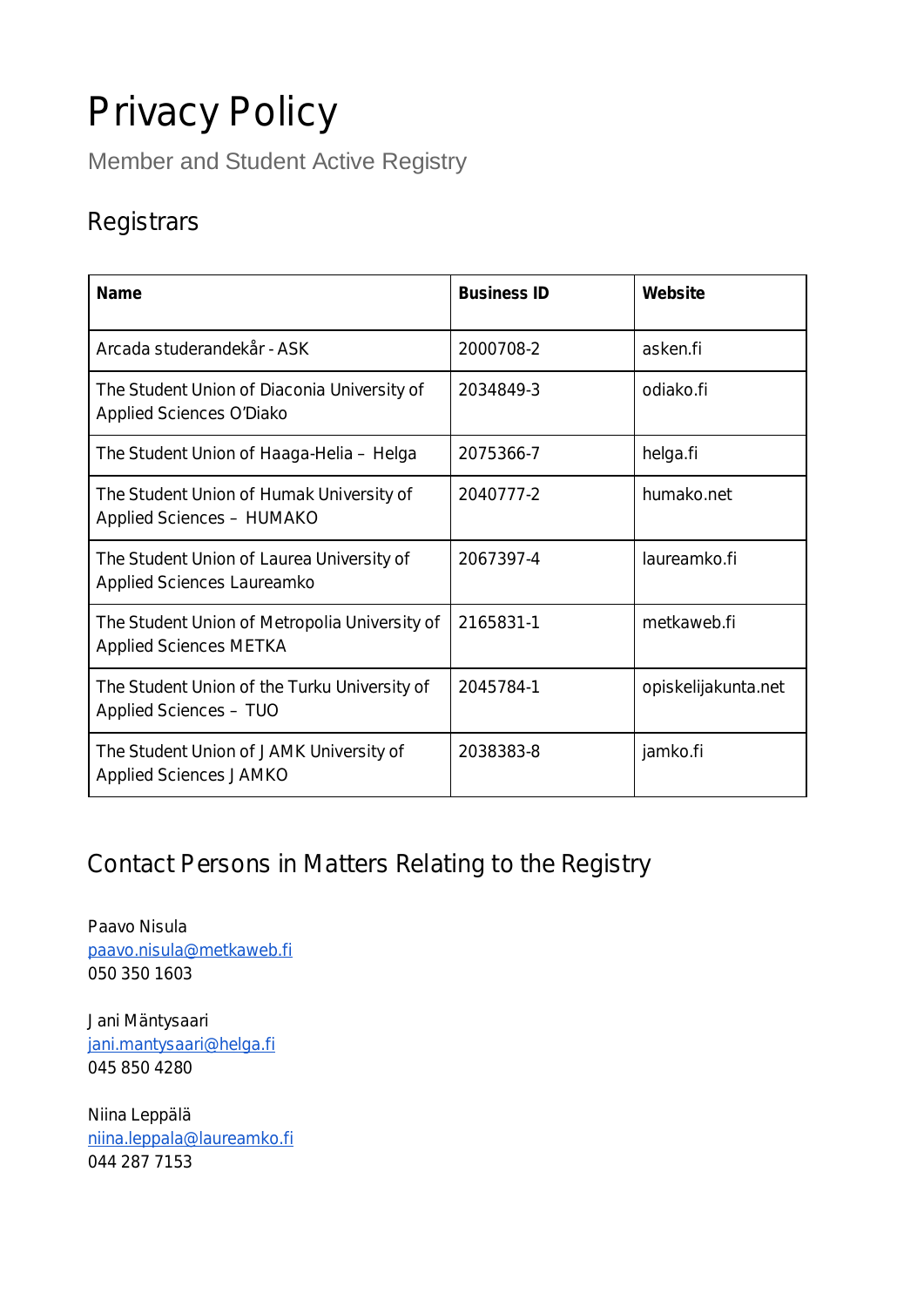# Data Protection Officer

Emmi Liulia [emmi.liulia@samok.fi](mailto:emmi.liulia@samok.fi) 050 550 7742

### Name of the registry

Member and Student Active Registry

### Purpose for processing personal data

### **Member Registry**

The joint member registry forms "a list of members of the association" within the meaning of section 11 of the Associations Act (503/1989). In addition, the registry functions as the CRM system of the student unions' joint online shop.

The student is asked to agree to the processing of their data when they are becoming a member.

The data is used for managing and developing member and customer relationships. It can be used for:

- communication purposes
- advertising purposes and direct marketing, if the student has not denied it
- Zone Sport Services' needs, if the student uses them.

The registry is used for creating an electoral registry for the student union's representatives council election. The register is used for checking a student's eligibility for roles in which student union's membership is required.

The data can be used for directed marketing and personalized customer service.

The data can be used for research and statistics.

#### **Student Active Registry**

The Student Active Registry contains data collected from the student union's student actives:

- student representatives in the university of applied sciences
- student union board members
- student parliament / representative council members and deputies
- other student actives or
- applicants for all positions above.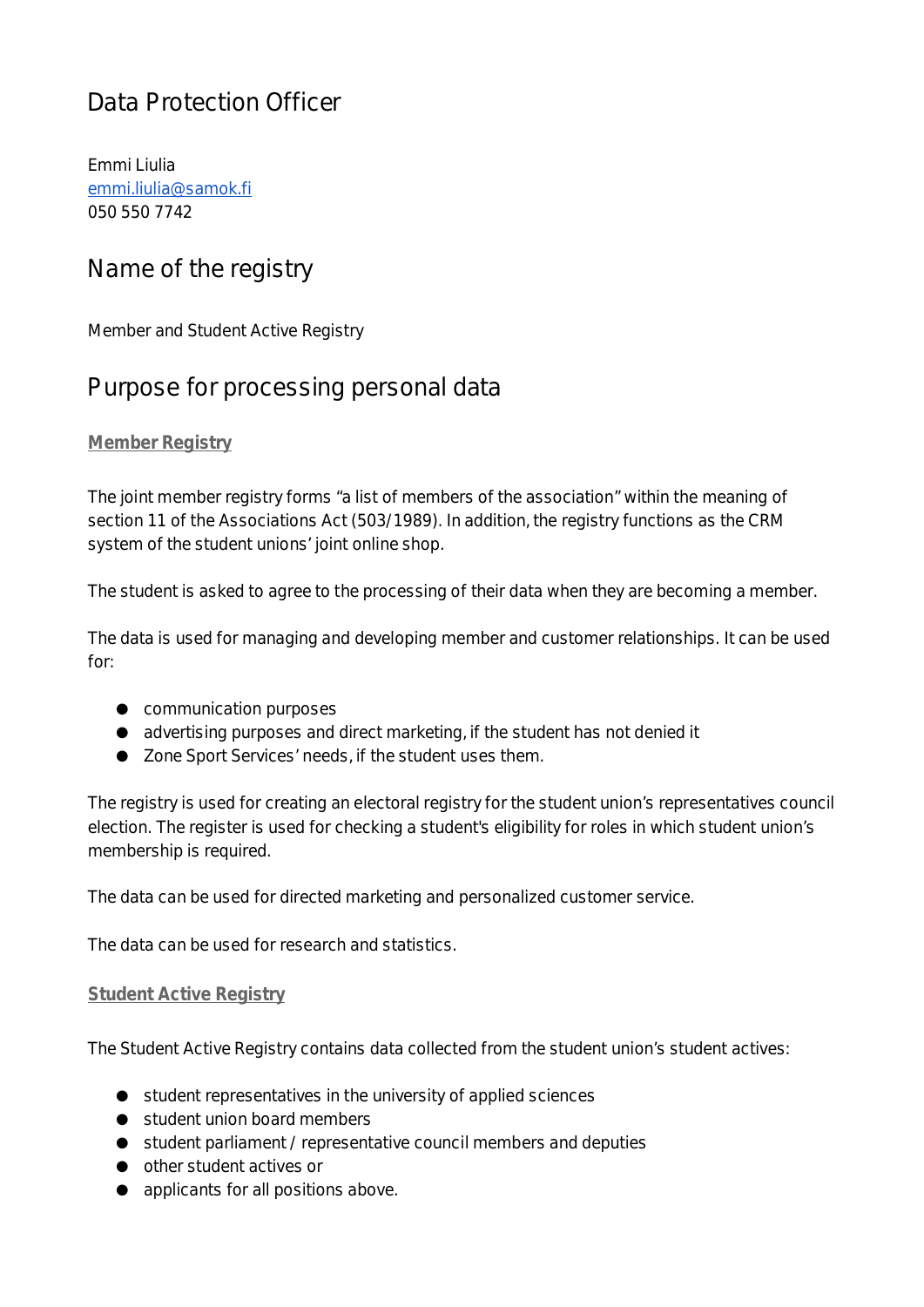The data is used for:

- communication between the student union and the active,
- informing,
- developing operations and sending invitations to training and events.
- studification
- organizing training for the position and events and
- other possible necessary purposes for working in the position.

By the student active's request, a certificate of participating in the student union's operations can be composed based on the data.

The data can be used for research and statistics. Other purposes are listed below, based on the student active role.

#### *Student representatives*

Based on the Universities of Applied Sciences Act (932/2014) section 41, student unions have a responsibility to nominate student representatives to the certain administrative bodies of the university of applied sciences. When the representatives have been nominated, the student union uses the data to train them, coordinate operations, organize meetings and communicate with them.

#### *Representatives council and executive board*

Based on the Universities of Applied Sciences Act (932/2014) section 41, the student union's decision-making power is vested in its executive board and representatives council. These representatives' data is needed and used for organizing the decision-making processes based on the democratic principles and student union's rules and other administrative documents.

Student parliament candidates' data is used to organize the representatives council election.

#### *Other student actives*

The data collected from other student actives is used for internal communication and coordinating operations. The registry includes data of the student active's degree programme and main campus.

The students are asked a permission for handling their data when applying or signing up for the student active position.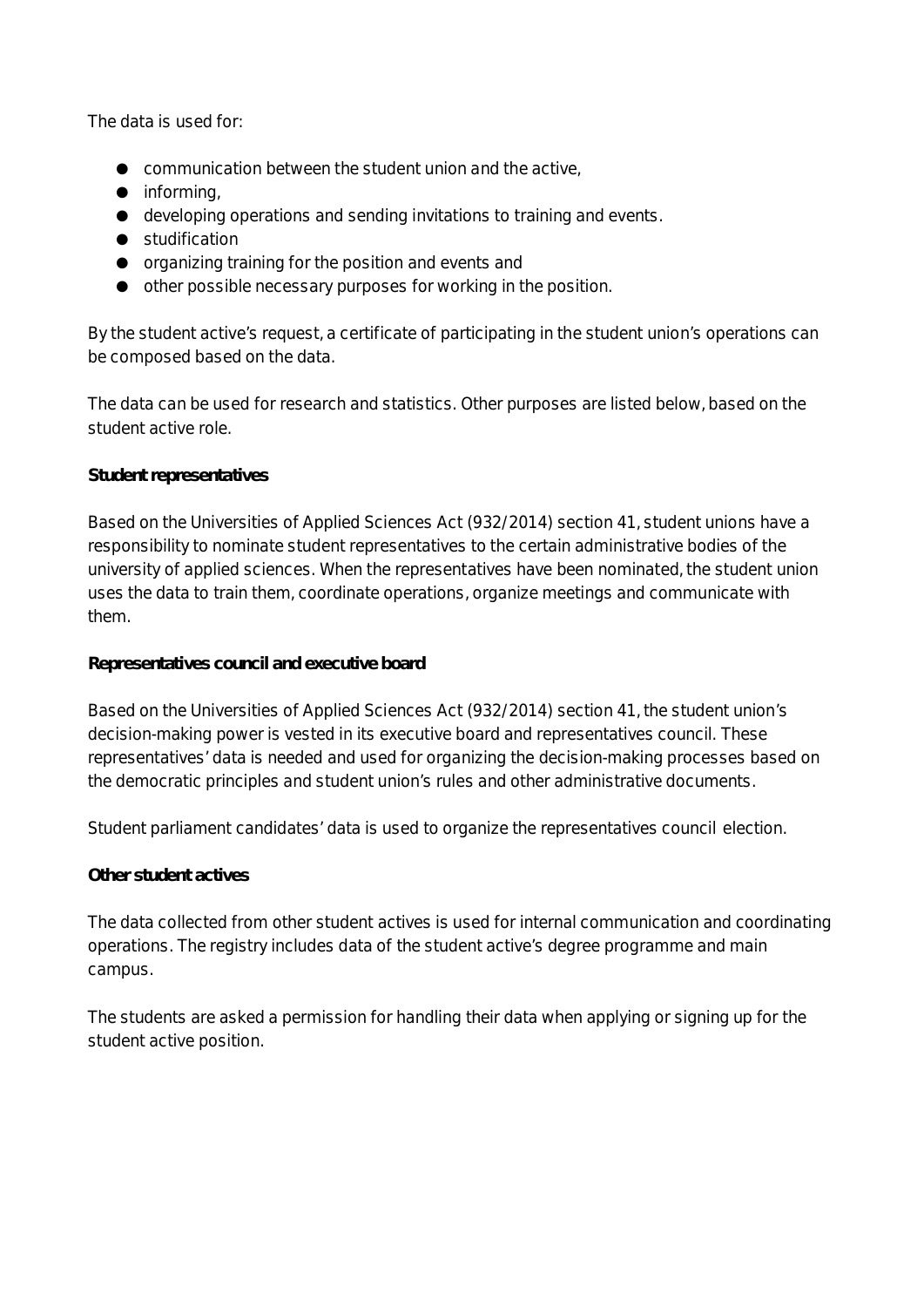# Data content

### **Member Registry**

- Name
- Personal identity code
- Date of birth
- Address
- Place of domicile
- Student ID
- National student number
- Email
- Phone
- University of Applied Sciences
- Campus
- Degree programme
- Start and end dates of studies
- Study entitlement status
- Semester registration status
- Type of study entitlement
- Classification of study entitlement
- Membership period
- Start and end dates of membership
- Status of membership
- Membership renewal date
- Joining channel
- Payment date
- Payment method
- Language
- Sticker status
- Card type
- Permission for marketing
- Online shop order and purchase history
- System records

#### **Student Active Registry**

- Name
- Position / role
- Student Union
- Application time
- Application status
- Email
- Date of birth
- Student number
- Phone number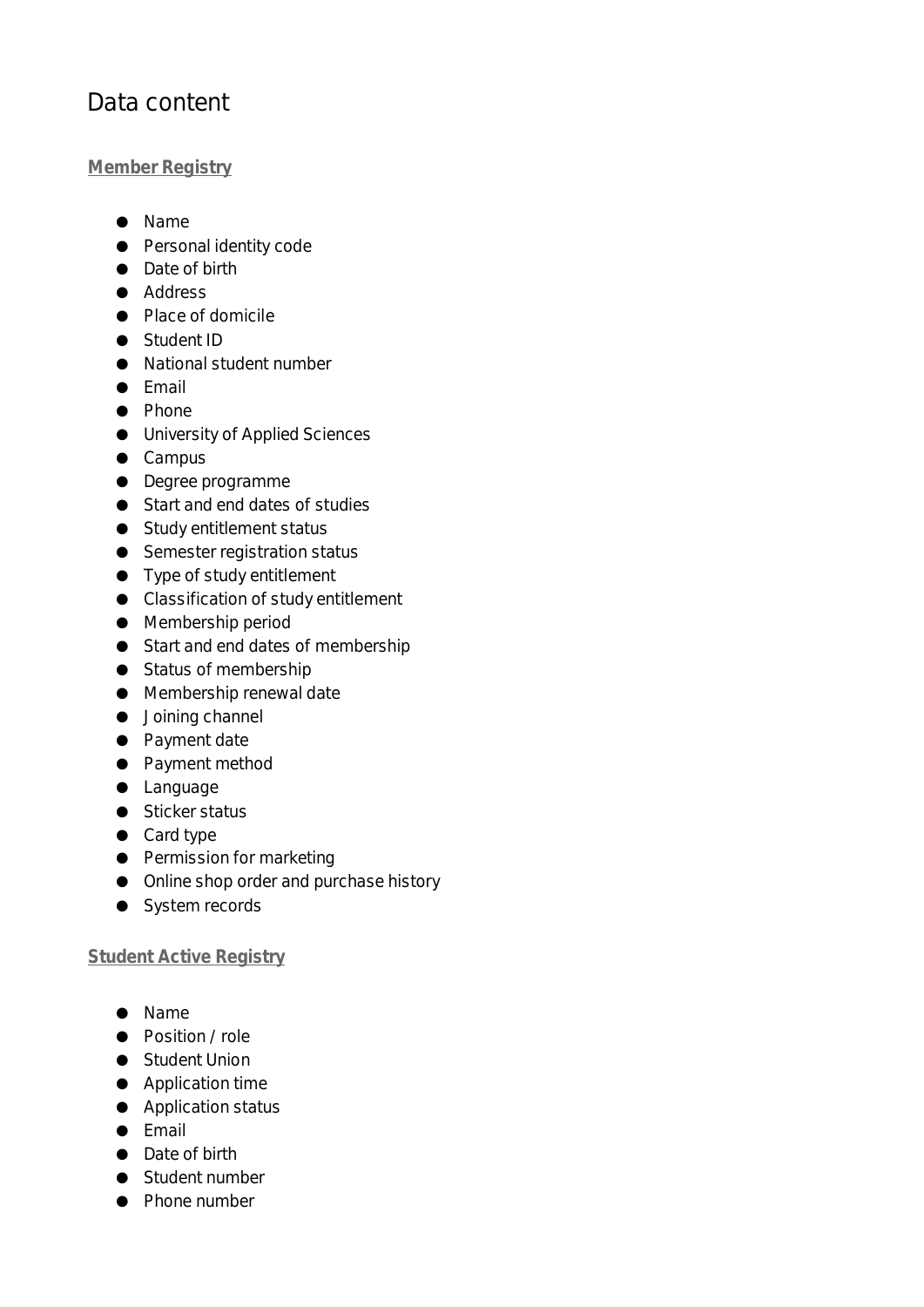- Campus
- Degree Programme
- Other information given in the application or sign up form
- System records

### Data storage time

### **Member Registry**

The data is stored for 13 months from the end date of the latest membership.

### **Student Active Registry**

If a student's application for a student active role is rejected, their data is stored until the end of the appeal period or no more than 13 months.

If the application is accepted and a student is chosen for a student active role, their data is stored while they are working in the position. After this, the data is stored until the student finishes their degree, but no more than 4 years. This is done for possible accreditation, based on the student union's respective university of applied science's guidelines.

### Regular sources of data

### **Member Registry**

The student provides their data by filling a digital form when becoming a member. The customer data is collected from the university of applied science's IT system and student unions' online shop, which is operated by Treanglo Oy.

For the student union METKA, student's personal data is collected from the university of applied science's student registry.

#### **Student Active Registry**

The data for student active positions is collected using a digital form.

### Regular data disclosures

### **Member Registry**

The data can be disclosed for the member card and student card providers.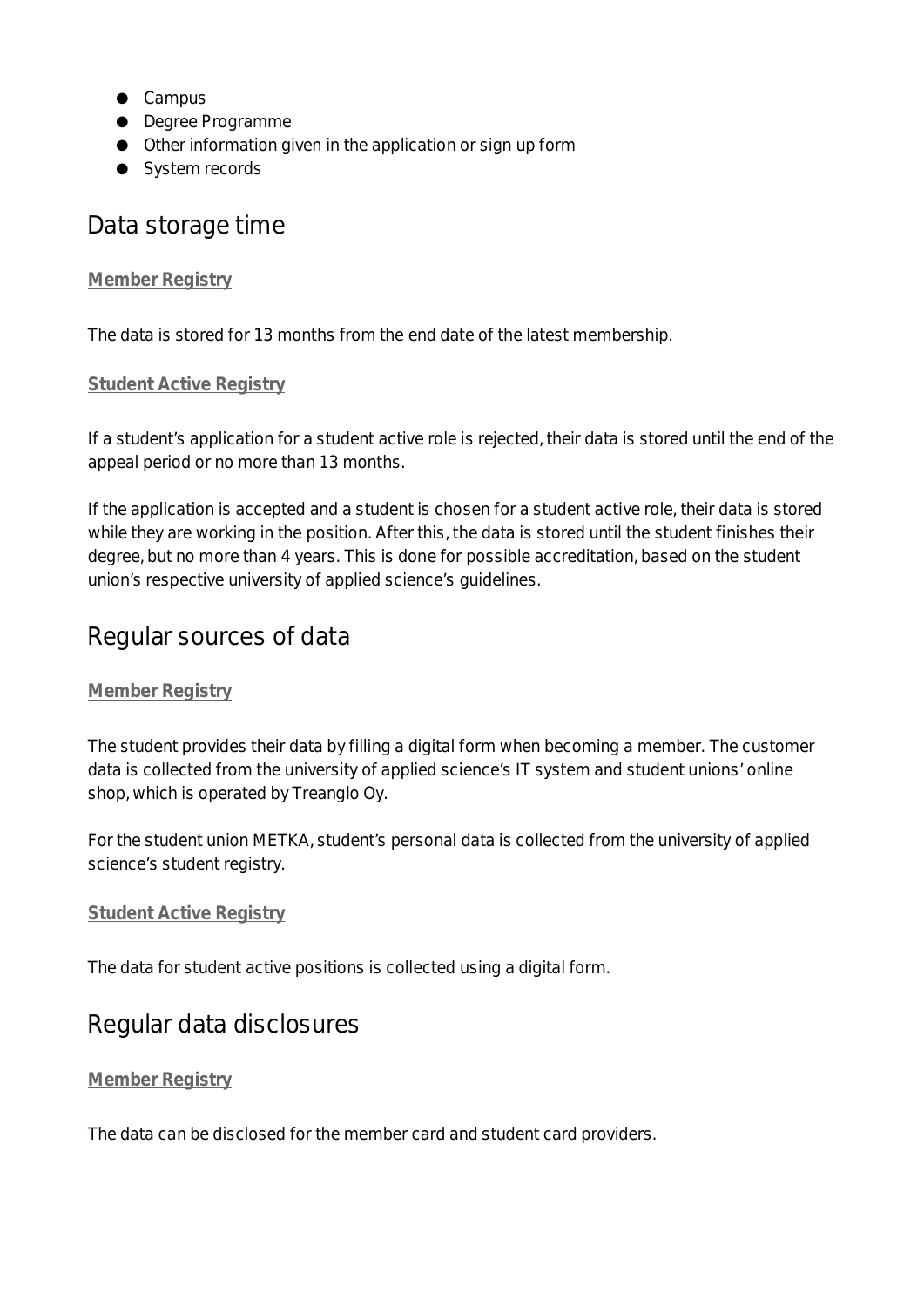The membership period and status is disclosed to the online shop so that the member can purchase products for member prices. The online shop has also access to the data that the student provides them.

If a student joins a partner student association when joining the student union, their data will be disclosed to this association.

By the member's consent, their data can be disclosed as a machine-readable record for student union's partners for direct marketing purposes. The partners do not disclose this data to third parties.

### **Student Active Registry**

Student actives' data is disclosed to the university of applied sciences and to the other possible bodies for which the student union nominates representatives.

During the nomination, the data can be handled also by those relevant student union's decisionmakers that do not necessarily have access to the registry.

The public announcement of the elected student representatives is given using the student union's official channels. This is based on the election guidelines.

If the student active works in the field of guidance, their data can be disclosed to the personnel in the university of applied sciences who work in that field or to other key personnel working in the student union's interest groups.

The data can be disclosed to the university of applied sciences for studification that is demonstrated in some other manner.

The names of student actives can be published on the student union's website.

### Data transfer out of the EU or EEA

Data is not transferred out of the European Union or the European Economic Area.

### Data protection principles

The registry is electronic.

Only the student union's designated employees and those in a position of trust, and the employees and trusted persons of organisations contracted by the student union, or associated with it, have the right to access the registry and use it.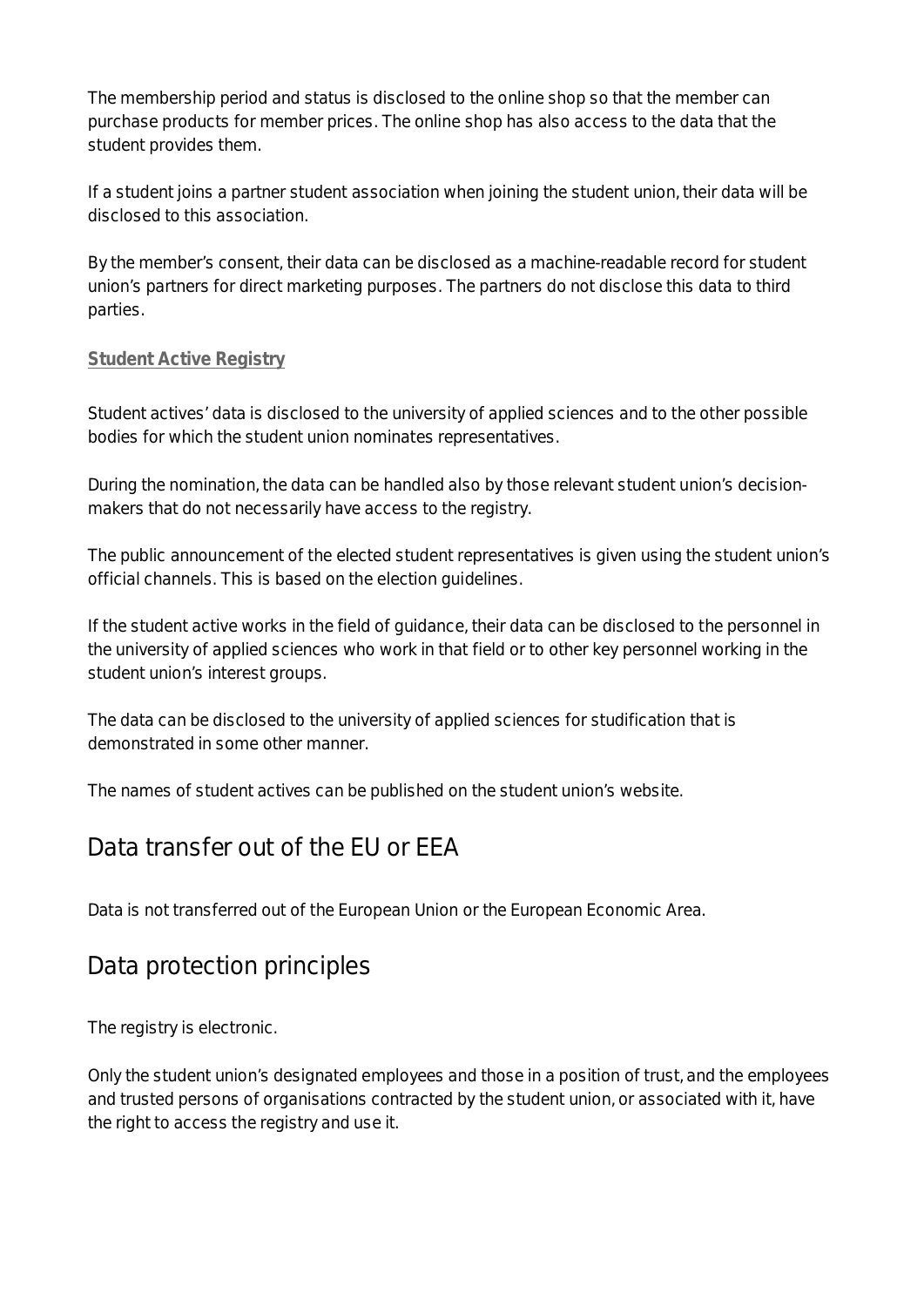The registry has various user policies. All users are only given those administration and browsing privileges for data that are necessary for their task. In addition, each user has a personal username and password, which are required when signing in.

Completing the user training and signing a user contract is required for all users before creating them a user account. Other necessary organisational security methods are also employed.

The technical protection of the registry and interfaces has been agreed with the system suppliers. The registry retains a log entry of procedures that have been carried out.

# Checking and updating data

### **Member registry**

The identity of the student is verified electronically when joining as a member. The student can log in with a personal user name and a password. After logging in, the student can control that their information is correct and make corrections if necessary.

### **Student Active Registry**

The registrar is responsible for correcting, deleting or fulfilling data, if it is incorrect, insufficient, out of date or unnecessary. This can be done by registrar's or the registered person's initiative.

If the registered person wants to do this, they should contact the contact persons listed in this document.

By request, a student can receive a personal link to all the information held about them in the registry.

## Other data subject's rights

The student can deny direct marketing.

The student has a right to:

- obtain information on the processing of their personal data
- data portability
- the erasure of their data and to be forgotten
- restrict the processing of their data
- object to the processing of their data
- make a complaint to the Data Protection Ombudsman.

The student can change their consent for handling their data at any time.